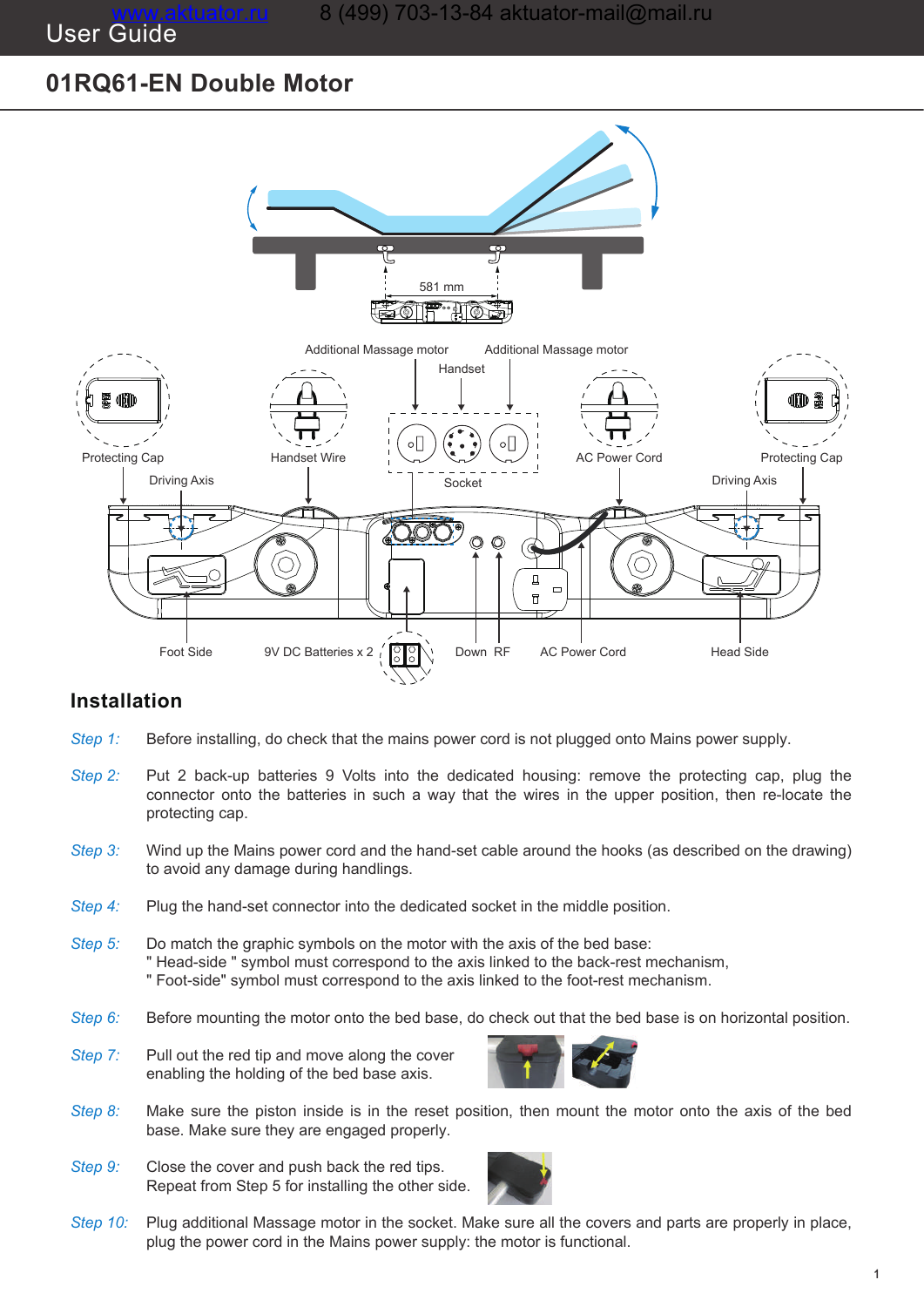# **Operation**

# **(Operate with 01RZG5 remote handset as example)**

# **Pair with Remote Handset:**

- 1. Press and hold "RF" button on the Twinmat until the buzzer beeps and relay tick (within 2 minutes).
- 2. Release the "RF" button on the Twinmat and press any button on the Remote handset to pair the remote handset and the RF module of the Twinmat.
- 3. This step is necessary when remote handset is NOT controlling the RF module or a new remote handset is used.

### **Emergency Lowering:**

Press "Down" button on the Twinmat to lower down all the motors.





Orange LED indicator

#### Lock Button

#### **Lock Mode:**

- 1. Press the red lock button on the back side of the remote handset to lock the buttons on the front side. The orange LED on the front side will flash 4 times to show that buttons are locked.
- 2. To unlock, simply press the red lock button one more time, 4 flashes of the green LED will follow to show that it's now in unlock mode.
- 3. Please unlock before changing batteries.



# **Actuator Control:**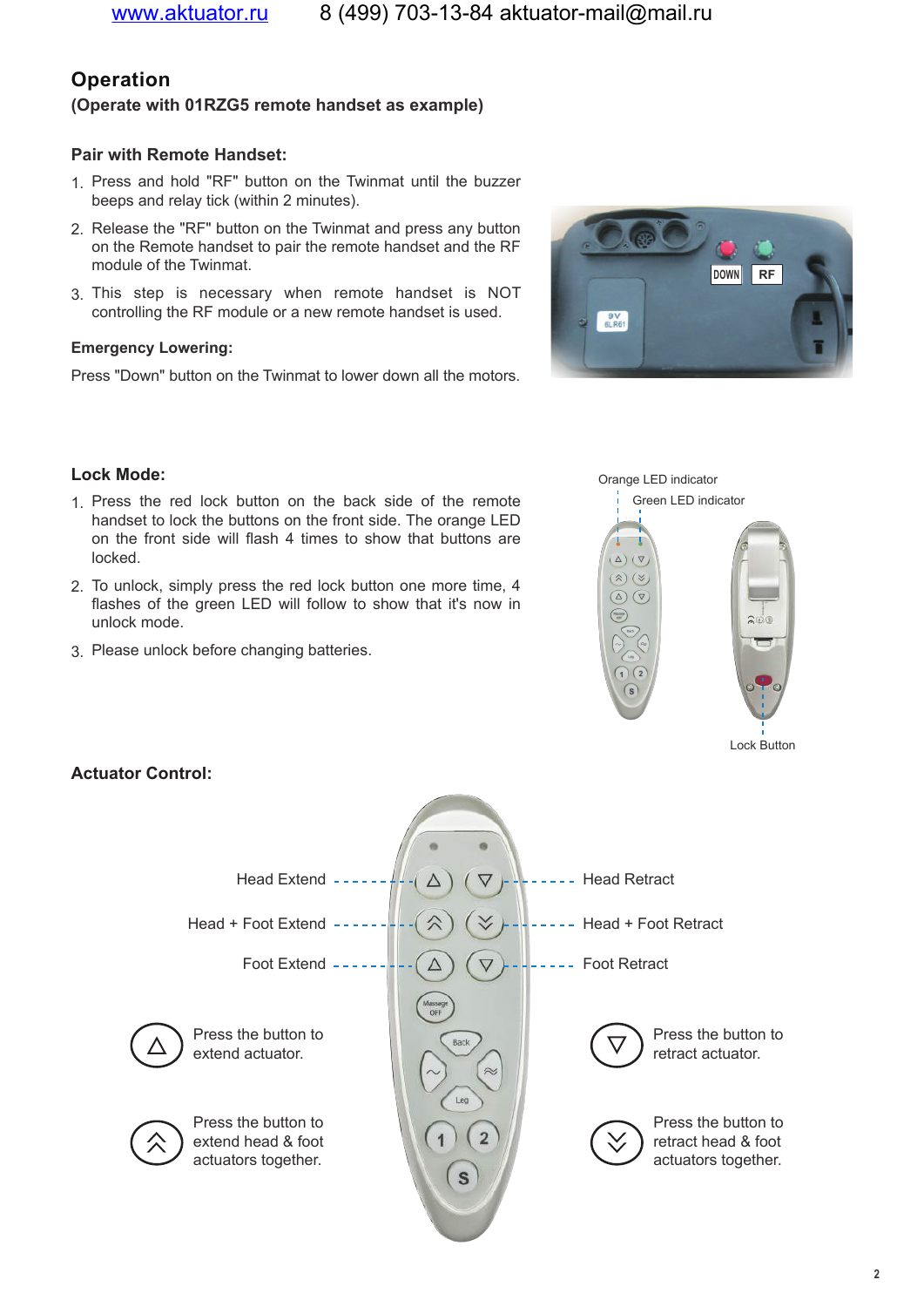# www.aktuator.ru 8 (499) 703-13-84 aktuator-mail@mail.ru

# **Massage OFF:**



 $M$ assage  $\overline{O}$  Press to stop all massage motors.

# **Massage Intensity:**



- 1. Press once to start each motor (Default intensity is 1) for constant vibrating. Motor will off automatically after 20 min.
- 2. Press again to increase to next level.
- 3. Total 5 intensities. A buzzer will beep at 5.





#### **Wave Mode:**



Mode 1



- 1. Press once to start (Default period is 5 seconds) both motors in mode 1 or 2.
- 2. Press again to switch to next frequency.
- 3. Total 5 different frequencies. A buzzer will beep at 1 (fastest).
- 4. Default period is not able to be changed by end-user.
- 5. Wave Mode 1 / 2 will start at current intensity (not default 1) if Leg and/or Back is on.



Mode 2